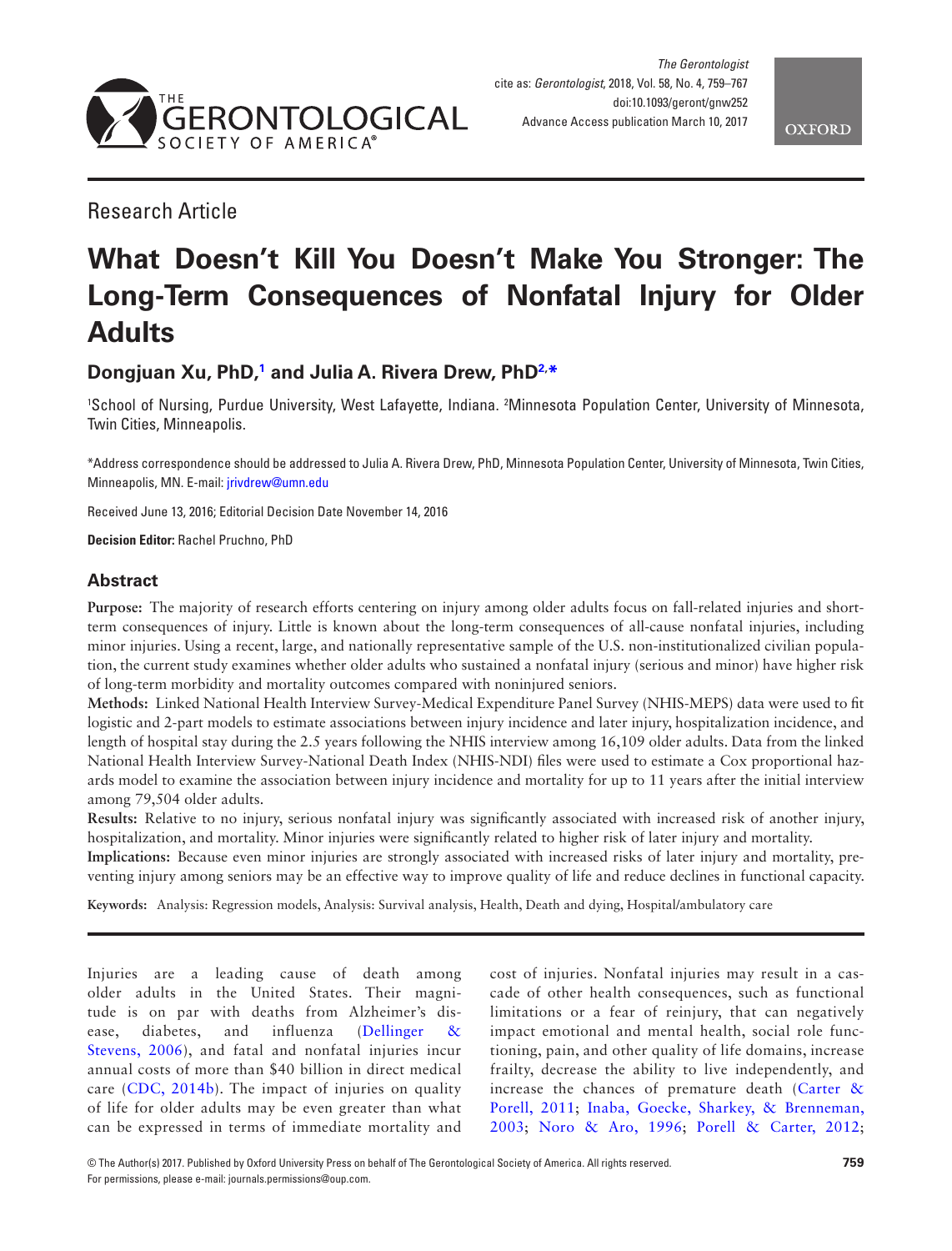[Stevens, Corso, Finkelstein, & Miller, 2006;](#page-8-3) [Tinetti &](#page-8-4)  [Williams, 1997;](#page-8-4) [Vellas, Wayne, Romero, Baumgartner,](#page-8-5)  [& Garry, 1997](#page-8-5); [Yang, Norton, & Stearns, 2003](#page-8-6)).

All-cause nonfatal injury among older adults has not received much attention in prior research. The majority of research and prevention efforts centering on injury among older adults has focused on fall-related injuries, which constitute 60% of all nonfatal injuries among community-dwelling older adults ([Xu & Drew, 2016](#page-8-7)). As a result, we know little about overall patterns in nonfatal injury consequences for older adults. Of existing research, most examined short-term consequences of all-cause injury, such as costs of health care received immediately following injury ([Finkelstein, Chen, Miller, Corso, & Stevens, 2005\)](#page-8-8) or 30-day in-hospital mortality following injury [\(Gorra,](#page-8-9)  [Clark, & Mullins, 2011](#page-8-9)). The few studies characterizing the long-term consequences of nonfatal injuries among older adults found that nonfatal injuries led to several long-term consequences, spanning health-related quality of life [\(Inaba et al., 2003](#page-8-0)), medical care spending ([Carter &](#page-7-2)  [Porell, 2011\)](#page-7-2), institutionalization [\(Porell & Carter, 2012](#page-8-2)), and death ([Porell & Carter, 2012\)](#page-8-2). Serious nonfatal injury resulted in significantly reduced health-related quality of life and declines in independent living among older adults ([Inaba et al., 2003](#page-8-0)). Serious injuries—regardless of hospitalization status and baseline characteristics such as age, health status, and functional limitation—also dramatically increased Medicare spending on both injury and noninjuryrelated health care for at least several years after injury incidence [\(Carter & Porell, 2011](#page-7-2)). We found only one study ([Porell & Carter, 2012](#page-8-2)) that examined the long-term consequences of all-cause nonfatal injuries including minor injuries. This study used a sample of 12,031 participants with continuous Medicare eligibility not enrolled in managed care who entered the Medicare Current Beneficiary Study between 1998 and 2001, and followed participants for 4 years following study entry. They found that serious nonfatal injuries raised the short- and long-term risks of institutionalization and mortality. Minor injuries did not raise short-term mortality or long-term institutionalization risk, but did raise the risks of short-term institutionalization and dying within 4 years of injury incidence. Although this study considered institutionalization and mortality risk, it did not consider other possible outcomes such as the risk of another injury or hospitalization risk and investigated mortality risks over a relatively short period of time.

We argue for the importance of assessing the long-term consequences of both serious and minor all-cause nonfatal injuries among older adults for three reasons. First, by excluding consideration of minor injuries, we ignore a large share of injuries sustained by older adults. More than 80% of medically attended nonfatal injuries do not result in hospitalization [\(Xu & Drew, 2016\)](#page-8-7) and in 2014, nearly 75% of older adults seeking care from an emergency room for their injuries were treated and released without hospitalization [\(CDC,](#page-7-3)  [2016b\)](#page-7-3). Second, studies of minor all-cause injuries and specific injury demonstrate that minor injuries are associated with

long-term declines in physical functioning, even after controlling for baseline health status ([Edwards, Song, Dunlop, Fink,](#page-8-10)  [& Cauley, 2010;](#page-8-10) [Porell & Carter, 2012\)](#page-8-2). The after-effects of minor injuries may resemble those of severe injuries, and similar health burdens may lead to morbidity and mortality consequences akin to those observed among older adult survivors of serious injuries ([Carter & Porell, 2011\)](#page-7-2). Third, making minor injuries the target of public health intervention may present a significant opportunity to reduce nonfatal injury impacts: one of the most important predictors of falls is a previous fall ([Asada et al., 1996;](#page-7-4) [Bergland & Wyller,](#page-7-5)  [2004;](#page-7-5) [Tromp et al., 2001](#page-8-11); [Yamashita, Noe, & Bailer, 2012\)](#page-8-12).

We extend previous research on the long-term consequences of minor and serious all-cause nonfatal injury in several ways. First, we consider the incidence of additional injury and later hospitalization as key outcomes, in addition to mortality. In 2013, older adults accounted for 35% of all hospitalizations ([U.S. Department of Health and Human](#page-8-13)  [Services, 2016a](#page-8-13)), but only 14% of the U.S. population ([U.S.](#page-8-14)  [Census Bureau, 2014](#page-8-14)). Their hospital stays were longer on average compared with younger hospital patients and resulted in more than 42% of the national hospital bill in 2011 ([Weiss, Barrett, & Andrews, 2014\)](#page-8-15). The hypothesized mechanism linking nonfatal injuries with later health and mortality consequences is a possible long-term or permanent reduction in health status and/or functional capacity ([Inaba et al., 2003](#page-8-0); [McGwin, MacLennan, Fife, Davis, &](#page-8-16)  [Rue, 2004;](#page-8-16) [Tinetti & Williams, 1998](#page-8-17)) making individuals less resilient to additional health insults. Injurious events, such as falls, episodes of overexertion, or motor vehicle accidents, can produce contusions, open wounds, sprains, or fractures that lead to pain, fatigue, and limitations in balance, mobility, grasp, reach, and strength [\(Inaba et al., 2003](#page-8-0); [Tinetti & Williams, 1998](#page-8-17)). Beyond physical limitations, injured persons can engage in further restriction of activity due to a fear of re-injury ([Zijlstra et al., 2007](#page-8-18)), engendering, or compounding declines in emotional and psychological wellbeing and social role functioning ([Inaba et al., 2003](#page-8-0)). Reduced health status, functional capacity, and mental wellbeing resulting from injury can lead to a diminished ability to withstand health complications resulting from injuries, like infections or skin ulcers, and make it less likely to recover baseline functional capacity and health [\(Holbrook,](#page-8-19)  [Anderson, Sieber, Browner, & Hoyt, 1999\)](#page-8-19). We argue that this potentially long-term drop in functioning and resilience can heighten the risk of additional injury and major episodes of health care. Through this same pathway, nonfatal injury may also reduce the number of remaining years of life, leading to premature mortality [\(Porell & Carter, 2012](#page-8-2); [Richmond, Kauder, Strumpf, & Meredith, 2002\)](#page-8-20). Examining how nonfatal injury may be related to later health and mortality consequences is especially relevant for older adults; they may experience a more severe and persistent increase in frailty compared to younger individuals, and the decline in health may be more likely to be permanent.

Second, we extend the period of mortality follow-up by drawing upon survey data linked to the National Death Index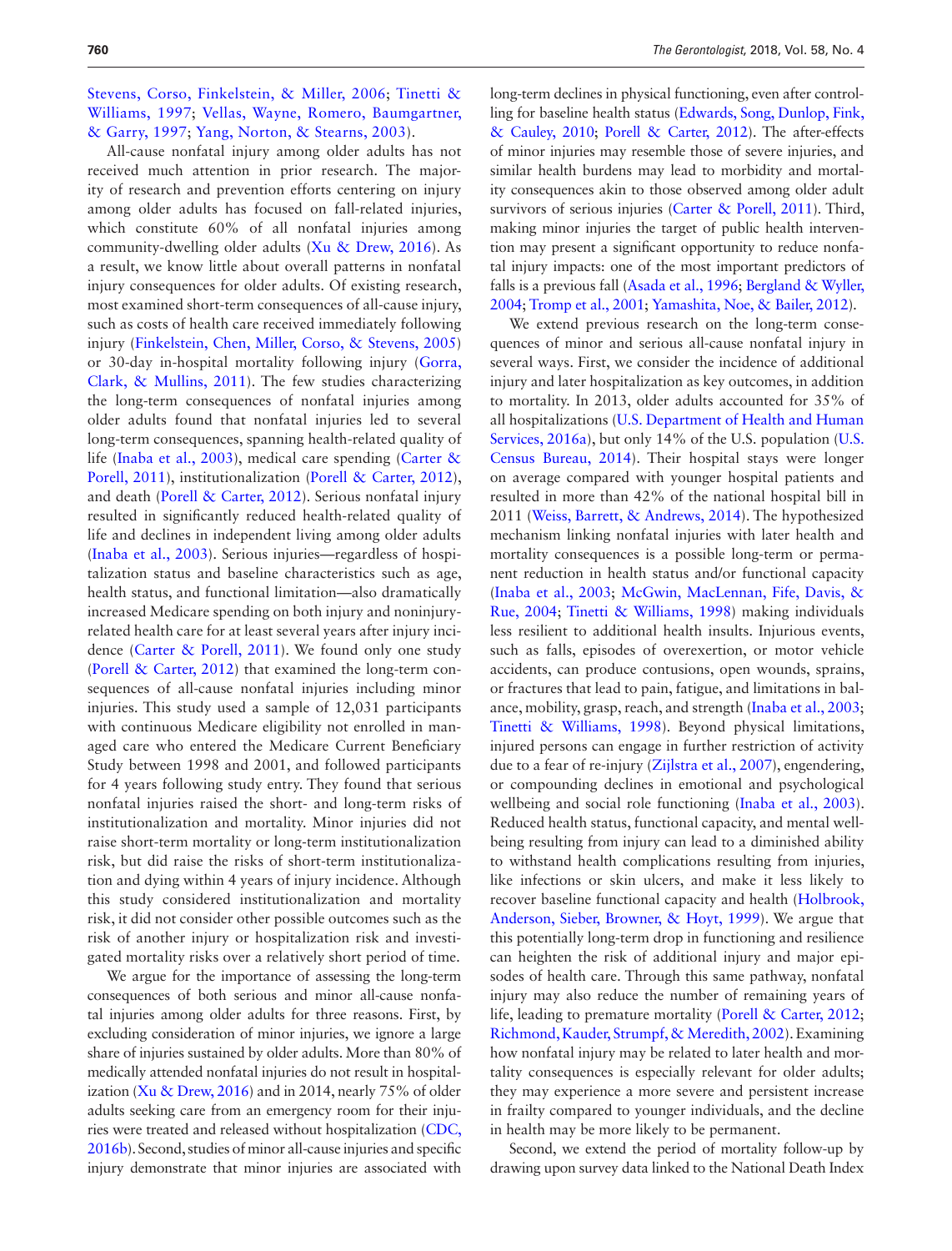(NDI), allowing us to observe deaths occurring up to 11 years after the initial interview. Third, we use a recent, large, and nationally representative sample of the U.S. noninstitutionalized civilian population. In addition, this study examines the risk of later injury, hospitalization incidence and duration, and mortality for older adults who sustained a nonfatal injury (serious and minor) compared to non-injured older adults.

# **Methods**

#### Data and Samples

This study uses an integrated version of the public use National Health Interview Survey (NHIS) produced by the Integrated Health Interview Series ([MPC and SHADAC,](#page-8-21)  [2016\)](#page-8-21). The NHIS is a cross-sectional, annual survey, collecting information from a nationally representative sample of the U.S. civilian non-institutionalized population [\(CDC,](#page-7-6)  [2014a](#page-7-6)). Information on the health and health care utilization of each family member is collected from a family respondent, and additional information is collected about injuries for all family members identified as having experienced at least one medically attended injury in the 3 months prior to the survey.

Our samples consist of participants aged 65 years and older at the time of the NHIS survey that could be linked to two different longitudinal data sources. The first, the Household Component of the Medical Expenditure Panel Survey (MEPS), selects a subsample of households who participated in the previous year's NHIS and collects information on household members an additional 5 times over a 2.5-year period on topics related to health, health care utilization, and health care expenditures ([U.S. Department](#page-8-22)  [of Health and Human Services, 2016b](#page-8-22)). After limiting the sample to NHIS participants who (1) could be linked to the MEPS, (2) participated in all five MEPS interviews or participated in some interviews but could not participate in others due to death, institutionalization, or a move outside of the United States, and (3) had full information on all analysis variables for at least one MEPS interview, our final sample size for the re-injury and hospitalization analyses totaled 16,109 older adults. We retained 855 individuals who had died (634), were institutionalized for all or part of the MEPS data collection (204), or had moved outside of the United States (17). We excluded 788 people, or 4.7% of cases, due to missing data. The second longitudinal data source is the NDI, a database of death certificate records containing information on calendar quarter and year of death and cause of death. Staff at the National Center for Health Statistics used a set of uniquely identifying information to match NHIS respondents to death certificate records in the NDI database, including Social Security Number, last name, date of birth, father's surname, and state of birth ([NCHS, 2009\)](#page-8-23). The linked NHIS-NDI public use files were updated in 2015 to include NHIS respondents surveyed between 1986 and 2009 and death certificate data through December 31, 2011 ([CDC, 2016a\)](#page-7-7). From 81,597 older participants with linked NHIS-NDI data, we excluded 2.6%

(*n* = 2,093) with missing information on education. A total of 79,504 older adults were used to estimate mortality risk.

To estimate associations between minor and serious injury incidence and risks of later injury and hospitalization, we used data from 2001 to 2011 NHIS family questionnaire and injury supplement linked to data from 2002 to 2013 MEPS full-year consolidated and medical conditions files. To estimate the associations between injury incidence and later mortality, we used the linked NHIS-NDI file limited to participants in the 2001–2009 NHIS surveys.

#### Measures

#### **Injury**

Injury refers to the traumatic event in which a person was harmed seriously enough by an external cause to seek medical advice or treatment in the past 3 months. Examples of injury causes include falls, motor vehicle accidents, overexertion, burns, and cuts, among other causes, and injury consequences range from minor contusions and lacerations to more serious head injuries and fractures. For analyses examining the association between nonfatal injury incidence observed in the NHIS and later morbidity and mortality outcomes, we constructed a three-category variable: serious injury (injury treated in an ER or hospital), minor injury (injury treated in a doctor's office, or via a call to a medical professional), and no injury (no injury reported at the time of the NHIS). For sampled persons with more than one injury, all minor, the timing of the first injury was used. For those who had at least one serious injury, the timing of the first serious injury was used. These cases were relatively rare: 96% of injured persons in our sample had only one injury.

#### **Morbidity Consequences**

We constructed three measures of morbidity consequences: (a) an accident or injury resulting in a medical condition linked to a disability bed day, that required medical attention in the current year (prescription medication, officebased, outpatient, or ER visit, hospitalization, and/or home health care), or that was categorized as a priority medical condition by MEPS (conditions identified due to their high prevalence, medical expense, or policy relevance) during the 2.5-year MEPS follow-up period after the NHIS interview; (b) any nights in the hospital during the MEPS follow-up; and (c) number of nights in the hospital during the MEPS follow-up.

## **Mortality**

Time was measured in person-calendar quarters, with duration beginning the calendar quarter prior to the NHIS interview. This timing of risk onset was selected because NHIS respondents reported injuries occurring in the 3 months before the NHIS interview. The outcome of interest is the quarter of death; the NHIS-NDI file only provides the quarter and year of death for decedents.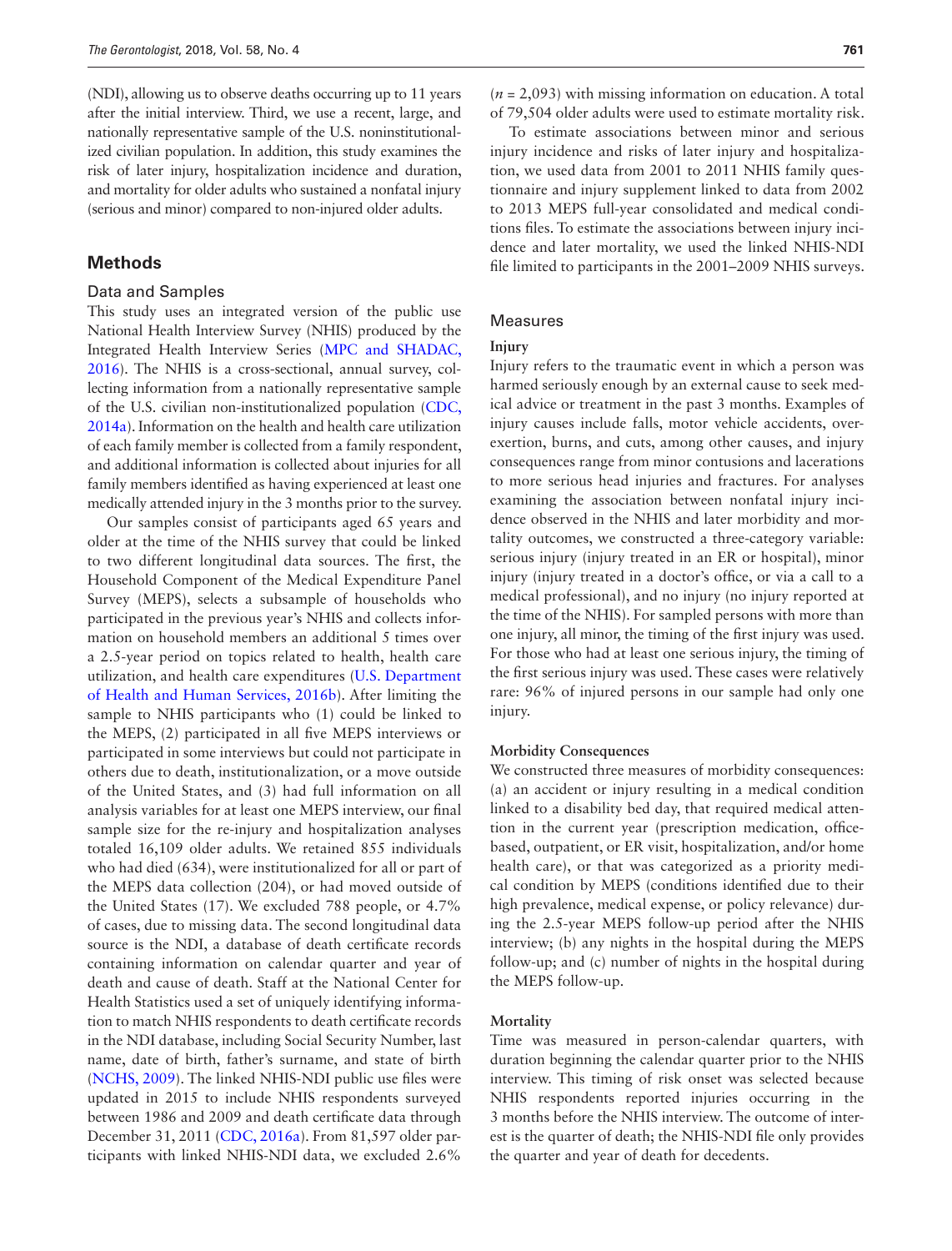# **Control Variables**

Aside from the three-category injury variable described above, control variables included categorical age (65–69, 70–74, 75–79, 80–84, and 85+), sex, race/ethnicity (non-Hispanic white, non-Hispanic black, other), and education (less than high school, high school graduate, some college, 4-year college graduate). In sensitivity analyses, we considered a measure of health status at the time of the NHIS survey (measured as fair or poor health versus good, very good, or excellent health). We dropped health status from the final set of models because the results were similar to our initial models and it may have attenuated the relationship between injury and outcomes since it is possible that poorer health status at the time of the NHIS interview resulted from the injury.

### Analysis

Associations between injury and the risk of another injury during the follow-up period were assessed using a binary logistic regression model. The risk and duration of hospitalization were evaluated using a two-part model: the first stage used a logit model to predict the risk of any hospitalization, and the second used a generalized linear model with a log link and gamma distribution to predict the total number of nights spent in the hospital for those who were hospitalized ([Belotti, Deb, Manning, & Norton, 2015\)](#page-7-8). After fitting the two-part model predicting hospitalization risk and duration, we predicted the marginal effect of injury on number of hospital nights based on both parts of the two-part model; that is, the predicted probability of hospitalization (the first part) multiplied by the predicted average number of hospital nights among those hospitalized (the second part).

Associations between injury incidence and later mortality were assessed using a Cox proportional hazards model. We performed a test of the proportional hazards assumption that demonstrated the assumption held for the three-category injury variable and the majority of covariates included in the model. However, the assumption did not hold for sex ( $p = .0041$ ) and some college education  $(p = .0113)$ , and the global test indicated the assumption did not hold ( $p = .0003$ ). Alternative models stratified by sex and education and allowing the relative hazards of sex and education to vary as a function of time and log time produced identical results, indicating that the estimated associations between injury and mortality were not influenced by violations of the proportional hazards assumption ([Cleves, Gutierrez, Gould, & Marchenko, 2010](#page-7-9)).

Survival rates for the 11 years after injury onset were estimated using Kaplan–Meier methods. All models were adjusted for age, sex, race/ethnicity, and education level (measured as described above). All estimates were population weighted and standard errors adjusted for complex survey design using the Stata svy commands; the morbidity models used the MEPS longitudinal weight and the mortality models used the person mortality weight. All statistical

analyses were performed using Stata 12.1. Statistical significance was accepted at the *p* < .05 level.

# **Results**

Population-weighted characteristics of community-dwelling older adults from the linked NHIS-MEPS sample and the linked NHIS-NDI sample are presented in [Tables 1](#page-4-0) and [2](#page-5-0), respectively. The demographic and educational composition of the two analytic samples was very similar. The mean age was approximately 74 years of age and those who were injured (regardless of severity) were older than those without injury by 1 year, on average. The proportion of older adults with injuries at baseline who were 85 years of age or older was twice as large as it was for noninjured older adults. Roughly 57% were female, and the female share increased with injury severity. Approximately 82% were non-Hispanic white, with those who had injuries at baseline having a slightly larger share that were non-Hispanic white. There was no clear pattern of injury by level of education; those with any injury had a larger share of people with some college education than those with no injury, but a smaller share of those with injuries at baseline had attained only a high school education relative to the noninjured.

# Injury Incidence and Risk of Subsequent Injury Incidence and Hospitalization Episodes

For those with serious injury, 42.9% were reinjured, 45.1% had at least one hospital stay, and 17.5% spent 10 or more nights in the hospital during the follow-up period [\(Table 1](#page-4-0)). Of those who sustained minor injuries, 37.8% were subsequently injured, 39% experienced a hospital stay, and 13.5% spent at least 10 nights in the hospital. For those with no injury at baseline, 26.2% were injured during the MEPS follow-up, 30.1% experienced a hospital stay, and 9.2% spent at least 10 nights in the hospital.

In [Table 3,](#page-5-1) we present coefficients but we convert the coefficients into odds ratios for easier interpretation in our report of the model results. After adjusting for differences in age, sex, race/ethnicity, and education, having been seriously injured around the time of the NHIS interview was associated with a doubling of the odds of sustaining another injury during the follow-up period [\(Table 3](#page-5-1), column 1, odds ratio = 1.995). Minor injury at baseline also significantly increased the odds of sustaining another injury relative to no injury at baseline (odds ratio = 1.589). Serious injury was also associated with a significantly higher odds of hospitalization during the follow-up period (refer to [Table 3](#page-5-1), column 2, odds ratio  $= 1.843$ ). However, serious injury did not significantly increase the number of nights in the hospital compared to older adults who were hospitalized but did not have an injury at baseline [\(Table 3,](#page-5-1) column 3). Having a minor injury did not significantly increase the odds of hospitalization or hospitalization duration relative to having no injury at baseline. The average effect of having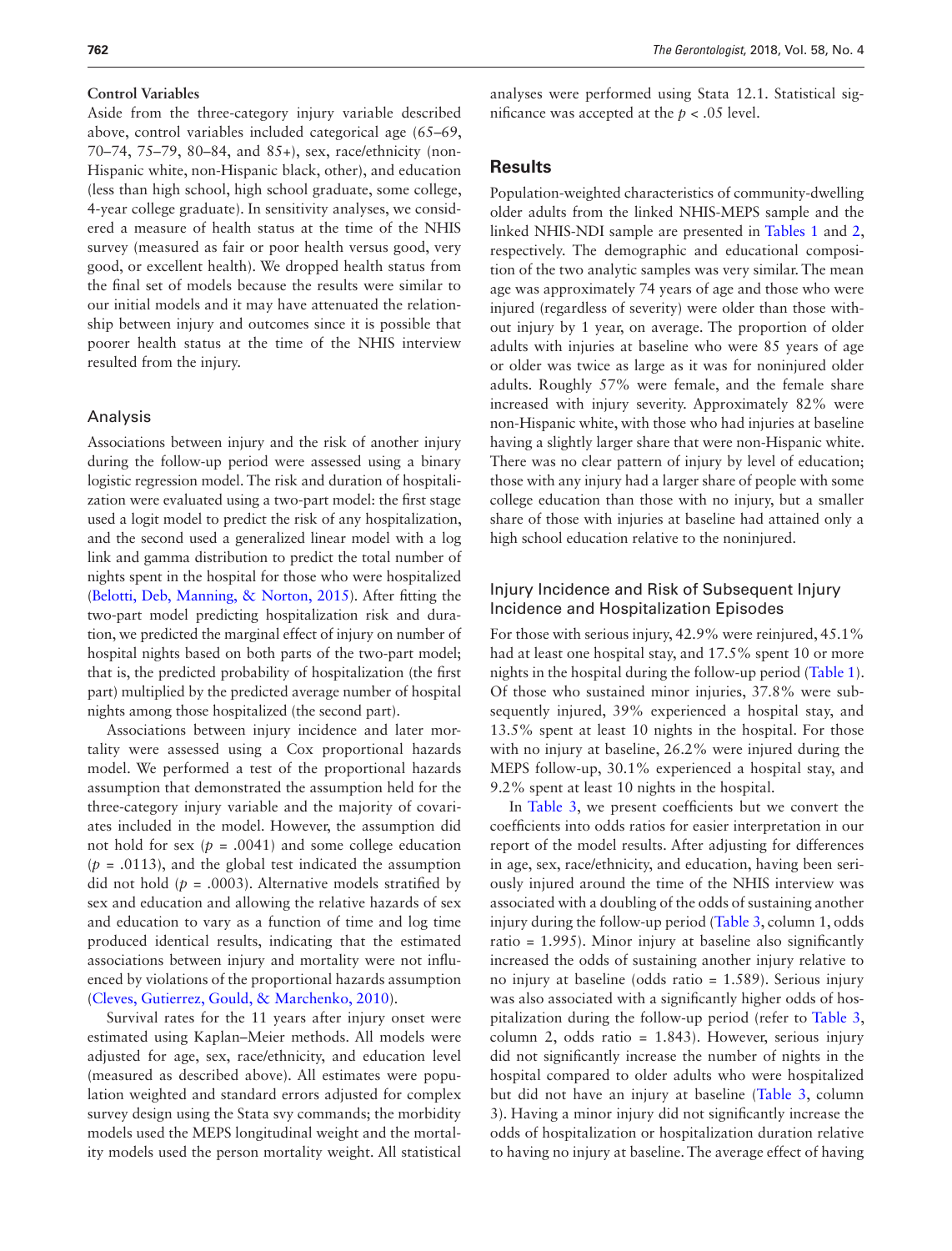<span id="page-4-0"></span>**Table 1.** Characteristics of the Linked NHIS-MEPS Sample, 2001–2011: Adults Age 65+ by Injury Status at the Time of the NHIS Interview

|                        | All    |              | No injury |              | Minor injury |              | Serious injury |              |
|------------------------|--------|--------------|-----------|--------------|--------------|--------------|----------------|--------------|
|                        | $\%$   | 95% CI       | $\%$      | 95% CI       | $\%$         | 95% CI       | $\%$           | 95% CI       |
| Hospital nights (mean) | 3.3    | (3.1, 3.5)   | 3.2       | (3.0, 3.4)   | 4.6          | (2.7, 6.5)   | 4.9            | (3.6, 6.3)   |
| None                   | 69.5   | (68.6, 70.4) | 69.9      | (69.0, 70.8) | 61.0         | (51.7, 70.3) | 54.9           | (47.4, 62.3) |
| $1-3$ nights           | 11.6   | (10.9, 12.2) | 11.4      | (10.8, 12.0) | 17.1         | (10.7, 23.7) | 16.0           | (10.4, 21.6) |
| 4-9 nights             | 9.6    | (9.0, 10.1)  | 9.5       | (9.0, 10.1)  | 8.4          | (3.7, 13.0)  | 11.7           | (7.3, 16.0)  |
| $10+$ nights           | 9.4    | (8.8, 9.9)   | 9.2       | (8.6, 9.7)   | 13.5         | (7.8, 19.2)  | 17.5           | (11.7, 23.3) |
| Subsequent injury      | 26.6   | (25.8, 27.5) | 26.2      | (25.3, 27.1) | 37.8         | (29.5, 46.2) | 42.9           | (35.3, 50.4) |
| Age (mean)             | 74.1   | (73.9, 74.2) | 74.0      | (73.9, 74.2) | 75.4         | (74.3, 76.6) | 75.3           | (74.3, 76.4) |
| $65 - 69$              | 30.4   | (29.4, 31.4) | 30.6      | (29.6, 31.6) | 23.7         | (16.6, 30.8) | 24.3           | (17.7, 30.8) |
| $70 - 74$              | 24.9   | (24.0, 25.7) | 24.9      | (24.0, 25.8) | 23.3         | (16.6, 30.0) | 23.0           | (17.0, 29.1) |
| $75 - 79$              | 20.9   | (20.0, 21.7) | 20.8      | (20.0, 21.7) | 20.7         | (13.7, 27.7) | 22.7           | (16.3, 29.2) |
| $80 - 84$              | 14.7   | (13.9, 15.5) | 14.7      | (13.9, 15.5) | 14.4         | (9.3, 19.5)  | 13.7           | (8.6, 18.8)  |
| $\geq 85$              | 9.1    | (8.5, 9.7)   | 8.9       | (8.3, 9.5)   | 17.9         | (10.5, 25.2) | 16.3           | (10.0, 22.5) |
| Female                 | 57.5   | (56.7, 58.2) | 57.3      | (56.5, 58.1) | 61.6         | (53.2, 69.9) | 66.3           | (60.3, 72.4) |
| Race/ethnicity         |        |              |           |              |              |              |                |              |
| White                  | 81.8   | (80.5, 83.0) | 81.6      | (80.4, 82.9) | 86.4         | (81.8, 91.0) | 84.6           | (80.3, 88.9) |
| Black                  | 8.0    | (7.3, 8.7)   | 8.1       | (7.4, 8.8)   | 5.3          | (2.3, 8.3)   | 6.1            | (3.4, 8.7)   |
| Other                  | 10.2   | (9.2, 11.3)  | 10.3      | (9.2, 11.4)  | 8.3          | (4.2, 12.4)  | 9.3            | (5.9, 12.8)  |
| Education              |        |              |           |              |              |              |                |              |
| Less than HS           | 20.9   | (19.9, 21.9) | 20.9      | (19.9, 21.9) | 16.6         | (10.5, 22.7) | 21.8           | (16.4, 27.2) |
| HS grad                | 34.7   | (33.7, 35.7) | 34.8      | (33.8, 35.8) | 31.0         | (22.8, 39.2) | 32.8           | (26.5, 39.0) |
| Some college           | 22.3   | (21.4, 23.2) | 22.3      | (21.4, 23.1) | 25.6         | (17.3, 33.9) | 24.3           | (18.1, 30.5) |
| College grad           | 22.1   | (21.0, 23.2) | 22.0      | (20.9, 23.2) | 26.8         | (19.2, 34.4) | 21.1           | (14.6, 27.7) |
| Unweighted N           | 16,109 |              | 15,661    |              | 189          |              | 259            |              |

sustained a serious injury when compared with no injury at baseline was an increase in hospital duration of 1.51 nights ([Table 4](#page-6-0)). The average effect estimated from the two-part model may seem counterintuitive because there was no statistically significant association between serious injury and hospital duration among those who were hospitalized. We interpret this average effect to mean that the increased risk of any hospitalization experienced by those with serious injury at baseline was associated with an average increase of 1.5 inpatient hospital nights due to the relatively higher frequency of hospitalizations, although the length of hospital stays did not differ by baseline injury status. Women were significantly more likely than men to sustain another injury, but less likely to be hospitalized. The risk of subsequent injury and hospitalization increased in age groups 75 and older, and the magnitude of the risk increased with age. Education had no effect on subsequent injury, but higher levels of education were associated with a reduction in the risk of hospitalization. Relative to older adults with less than a high school education, the average effect of a college education was a decrease in hospital length of 2.07 nights. Non-Hispanic blacks and other race/ethnicity seniors were significantly less likely to sustain another injury compared to non-Hispanic whites. Non-Hispanic blacks experienced hospitalization risk equal to that faced by non-Hispanic whites but were more likely to spend a longer period of

time in the hospital when hospitalized. Other race/ethnicity seniors were significantly less likely to experience a hospitalization, but experienced a similar number of inpatient hospital nights to non-Hispanic whites when hospitalized.

#### Injury and Mortality Risk

There was a clear difference in mortality risk by injury status. More than 38% of seriously injured older adults died within 11 years ([Table 2\)](#page-5-0), 27.9% of those with minor injuries died, and 24.9% of those with no injury at baseline died. In Kaplan–Meier estimates of the unadjusted cumulative probability of survival ([Figure 1\)](#page-6-1), we found that survival time for seriously injured older adults was significantly shorter when compared with survival times for the minor and no injury groups. The survival time for the minor injury group was also significantly shorter than for the noninjury group. The probability of death for seriously injured older adults reached 25% by 14 quarters (or 3.5 years) after baseline, by 21 quarters (or 5.25 years) in minor injury group, and 26 quarters (or 6.5 years) in the noninjury group. At 44 quarters, or 11 years, the probability of survival dropped to 40.3% for seriously injured older adults, 52.6% for older adults with minor injury, and 55.9% for noninjured older adults.

After adjusting for sex, education, race/ethnicity, and age, injured older adults continued to have significantly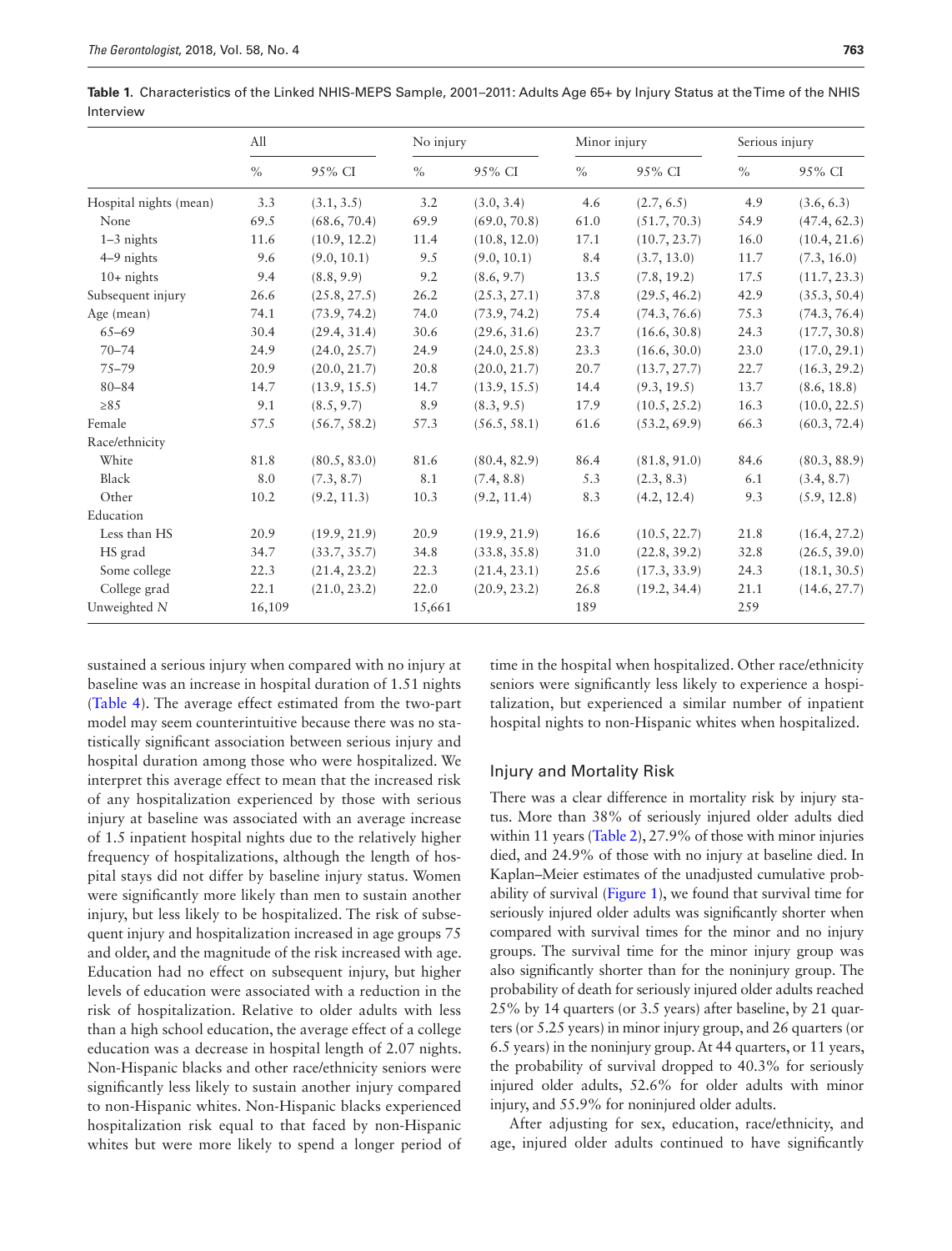higher risks of death compared with the noninjured group ([Table 3,](#page-5-1) column 4, hazard ratio = 1.213 for minor injury and hazard ratio  $= 1.711$  for serious injury). Seriously injured older adults also had a higher risk of death than

seniors with minor injuries at baseline (hazard ratio = 1.410, not shown). In addition, mortality risk increased with age and decreased with level of education. Females had a lower risk of death. Compared with non-Hispanic whites,

<span id="page-5-0"></span>**Table 2.** Characteristics of the Linked NHIS-NDI Sample, 2001–2009: Adults Age 65+ by Injury Status at the Time of the NHIS Interview

|                | All    |              |        | No Injury    |      | Minor Injury |       | Serious Injury |  |
|----------------|--------|--------------|--------|--------------|------|--------------|-------|----------------|--|
|                | $\%$   | 95% CI       | $\%$   | 95% CI       | $\%$ | 95% CI       | $\%$  | 95% CI         |  |
| Death          | 25.2   | (24.8, 25.6) | 24.9   | (24.5, 25.4) | 27.9 | (24.9, 31.2) | 38.4  | (35.4, 41.6)   |  |
| Age (mean)     | 74.4   | (74.3, 74.5) | 74.4   | (74.3, 74.4) | 75.2 | (74.7, 75.8) | 76.5  | (76.1, 77.0)   |  |
| $65 - 69$      | 29.3   | (28.8, 29.8) | 29.5   | (29.0, 30.0) | 27.6 | (24.1, 31.3) | 20.4  | (17.9, 23.1)   |  |
| $70 - 74$      | 23.8   | (23.5, 24.2) | 23.9   | (23.6, 24.3) | 20.9 | (18.0, 24.2) | 19.8  | (17.4, 22.3)   |  |
| $75 - 79$      | 20.8   | (20.5, 21.2) | 20.8   | (20.5, 21.2) | 20.0 | (17.1, 23.3) | 20.3  | (18.0, 23.0)   |  |
| $80 - 84$      | 15.1   | (14.7, 15.4) | 15.0   | (14.7, 15.3) | 13.8 | (11.7, 16.3) | 19.5  | (17.2, 22.1)   |  |
| $\geq 85$      | 11.0   | (10.7, 11.3) | 10.8   | (10.5, 11.1) | 17.7 | (14.9, 20.9) | 20.0  | (17.5, 22.8)   |  |
| Female         | 57.1   | (56.7, 57.4) | 56.9   | (56.5, 57.2) | 63.8 | (60.2, 67.2) | 66.5  | (63.4, 69.5)   |  |
| Race/ethnicity |        |              |        |              |      |              |       |                |  |
| White          | 81.9   | (81.4, 82.5) | 81.8   | (81.2, 82.4) | 89.5 | (87.2, 91.4) | 85.9  | (83.7, 87.9)   |  |
| Black          | 8.1    | (7.7, 8.5)   | 8.2    | (7.8, 8.6)   | 3.6  | (2.5, 5.1)   | 6.2   | (4.9, 7.8)     |  |
| Other          | 10.0   | (9.5, 10.4)  | 10.0   | (9.6, 10.4)  | 7.0  | (5.4, 9.0)   | 7.9   | (6.3, 9.7)     |  |
| Education      |        |              |        |              |      |              |       |                |  |
| Less than HS   | 24.4   | (23.9, 24.9) | 24.4   | (23.9, 25.0) | 19.9 | (17.0, 23.1) | 26.6  | (23.9, 29.4)   |  |
| HS grad        | 36.5   | (36.0, 37.0) | 36.6   | (36.1, 37.0) | 33.6 | (30.0, 37.3) | 33.4  | (30.5, 36.4)   |  |
| Some college   | 20.6   | (20.2, 21.0) | 20.5   | (20.1, 20.9) | 23.7 | (20.5, 27.3) | 23.9  | (21.1, 26.9)   |  |
| College grad   | 18.6   | (18.1, 19.1) | 18.6   | (18.0, 19.1) | 22.8 | (19.7, 26.3) | 16.2  | (13.9, 18.7)   |  |
| Unweighted N   | 79,504 |              | 77,552 |              | 794  |              | 1,158 |                |  |

<span id="page-5-1"></span>**Table 3.** Models Predicting at Least 1 Night in the Hospital, Number of Nights in the Hospital, Subsequent Injury, and Later Mortality: Adults Age 65+ at the Time of the NHIS

|                     | Subsequent injury   | Any nights in hospital | Number of nights in hospital | Later mortality<br>Coefficient (SE) |  |
|---------------------|---------------------|------------------------|------------------------------|-------------------------------------|--|
|                     | Coefficient (SE)    | Coefficient (SE)       | Coefficient (SE)             |                                     |  |
| No injury (ref.)    |                     |                        |                              |                                     |  |
| Serious injury      | $0.691(0.155)$ ***  | $0.611(0.156)$ ***     | 0.049(0.121)                 | $0.537(0.055)$ ***                  |  |
| Minor injury        | $0.463(0.185)^*$    | 0.359(0.208)           | 0.125(0.182)                 | $0.193(0.071)$ **                   |  |
| Female              | $0.243(0.044)$ ***  | $-0.093(0.043)^*$      | $-0.076(0.051)$              | $-0.429(0.015)$ ***                 |  |
| Age $65-69$ (ref.)  |                     |                        |                              |                                     |  |
| Age 70-74           | 0.015(0.056)        | $0.169(0.056)$ **      | 0.045(0.082)                 | $0.407(0.026)$ ***                  |  |
| Age 75-79           | $0.131(0.060)$ *    | $0.403(0.059)$ ***     | 0.088(0.070)                 | $0.858(0.025)$ ***                  |  |
| Age 80-84           | $0.258(0.065)$ ***  | $0.640(0.064)$ ***     | $0.265(0.098)$ **            | $1.326(0.025)$ ***                  |  |
| Age $85+$           | $0.442(0.084)$ ***  | $0.733(0.076)$ ***     | 0.116(0.088)                 | $1.911(0.026)$ ***                  |  |
| Less than HS (ref.) |                     |                        |                              |                                     |  |
| HS grad             | $-0.012(0.062)$     | $-0.264(0.056)$ ***    | $-0.091(0.067)$              | $-0.230(0.019)$ ***                 |  |
| Some college        | 0.113(0.069)        | $-0.251(0.062)$ ***    | $-0.218(0.076)$ **           | $-0.312(0.022)$ ***                 |  |
| College grad        | 0.134(0.072)        | $-0.464(0.064)$ ***    | $-0.316(0.079)$ ***          | $-0.515(0.025)$ ***                 |  |
| White (ref.)        |                     |                        |                              |                                     |  |
| Black               | $-0.503(0.066)$ *** | 0.049(0.054)           | $0.377(0.082)$ ***           | $0.067(0.025)$ **                   |  |
| Other               | $-0.491(0.067)$ *** | $-0.405(0.059)$ ***    | $-0.023(0.080)$              | $-0.336(0.026)$ ***                 |  |
| Unweighted N        | 16,109              | 16,109                 | 16,109                       | 79,504                              |  |

*Note*: Results in models 1–3 are estimated using the linked NHIS-MEPS sample and results in model 4 are estimated using the linked NHIS-NDI sample. Results in models 2 and 3 are from a two-part model with a logit model in the first part (model 2: any nights in hospital) and a generalized linear model (GLM) with a log link and gamma distribution for the second part (model 3: number of nights in hospital).

 $* p < .05, ** p < .01, ** p < .001.$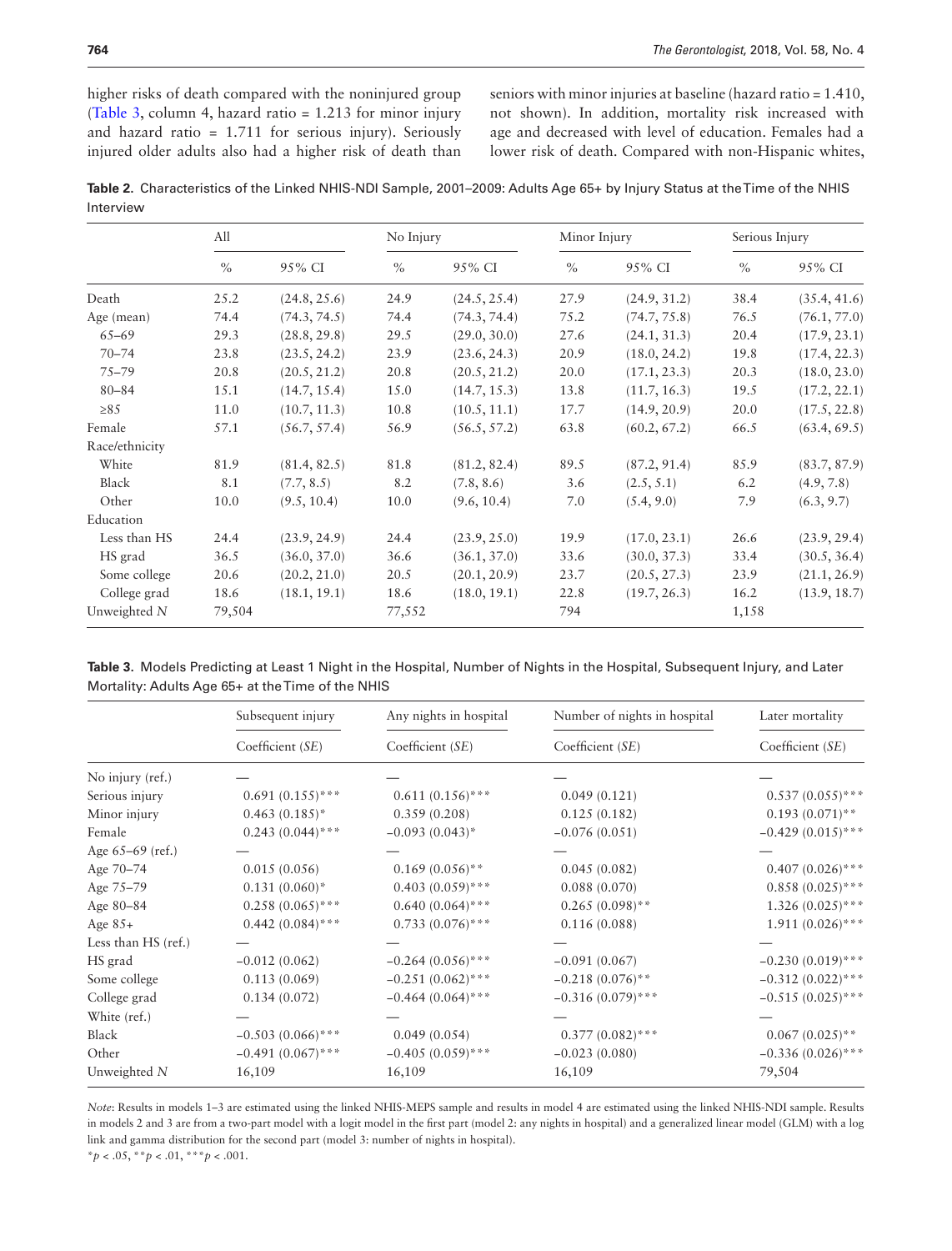<span id="page-6-0"></span>**Table 4.** Predicted Number of Nights in the Hospital: Adults Age 65+ at the time of the NHIS, Derived from Two-Part Model

|                     | Number of          |                    |
|---------------------|--------------------|--------------------|
|                     | nights in hospital | 95% CI             |
| No injury (ref.)    |                    |                    |
| Serious injury      | $1.511**$          | (0.518, 2.503)     |
| Minor injury        | 1.206              | $(-0.193, 2.605)$  |
| Female              | $-0.457*$          | $(-0.838, -0.077)$ |
| Age $65-69$ (ref.)  |                    |                    |
| Age 70–74           | 0.521              | $(-0.075, 1.117)$  |
| Age 75–79           | $1.183***$         | (0.658, 1.707)     |
| Age $80 - 84$       | $2.291***$         | (1.534, 3.049)     |
| Age $85+$           | $2.002***$         | (1.344, 2.659)     |
| Less than HS (ref.) |                    |                    |
| HS grad             | $-0.884***$        | $(-1.373, -0.396)$ |
| Some college        | $-1.278***$        | $(-1.832, -0.723)$ |
| College grad        | $-2.071***$        | $(-2.648, -1.494)$ |
| White (ref.)        |                    |                    |
| Black               | $1.358***$         | (0.784, 1.931)     |
| Other               | $-0.968**$         | $(-1.566, -0.370)$ |

*Note:* Although serious injury has no effect on the length of hospital stays relative to no injury at baseline, it nearly doubled the odds of being hospitalized. The average marginal effect of 1.511 nights for those who had serious injury at baseline relative to individuals with no injury was calculated based on both parts of the two-part model: the added risk of any hospitalization multiplied by the average hospital nights among the hospitalized.

\**p* < .05, \*\**p* < .01, \*\*\**p* < .001.



<span id="page-6-1"></span>**Figure 1.** Comparative Kaplan–Meier survival curves for adults aged 65 and older. NHIS, National Health Interview Survey.

non-Hispanic blacks experienced higher mortality risks, and other race/ethnicity identity was associated with a lower risk of mortality.

# **Discussion**

Using the nationally representative NHIS linked to the longitudinal MEPS and NDI, this study examined the long-term morbidity and mortality consequences of nonfatal injury. The current study adds to the small body of work that extends research focused on fall-related injuries among older adults to examine the long-term consequences of seniors injured from all causes. We considered the

long-term consequences of both minor and serious injury, and included the risks of additional injury and hospitalization as key outcomes. We also included a longer period of mortality follow-up than had previously been considered, examining the risk of death up to 11 years after the initial interview.

This study found that all-cause nonfatal serious injury was significantly associated with each of the morbidity and mortality consequences considered. Relative to seniors with no reported injury at baseline, serious injury nearly doubled the risk of experiencing another injury and increased the predicted number of nights spent in the hospital by approximately 1.5 nights within 2.5 years after the initial injury. Negative consequences of nonfatal injury were not limited to serious injury. This analysis also showed that, when compared with no injury at baseline, minor all-cause nonfatal injuries were associated with a significant increase in risk of another medically attended injury. Similar to studies finding that one of the most important predictors of falls was a previous fall ([Asada et al., 1996;](#page-7-4) [Bergland &](#page-7-5)  [Wyller, 2004;](#page-7-5) [Tromp et al., 2001;](#page-8-11) [Yamashita, Noe, & Bailer,](#page-8-12)  [2012](#page-8-12)), we found that injury—regardless of severity—was significantly associated with a heightened risk of subsequent injury. This finding lends support to the hypothesis that an initial injury may be the beginning of a cumulative process of declining health and functional capacity. Both serious and minor injuries were also significantly associated with increased mortality risk in the 11-year follow-up period. Our results are consistent with previous research that investigated the 4-year mortality risk associated with minor and serious injury [\(Porell & Carter, 2012](#page-8-2)), although their estimated hazard ratios of mortality were much larger than the ones estimated in our study.

This study has several limitations. First, the measurement of nonfatal injury in this study was likely to lead to underreporting of injury for three reasons: it needed to be serious enough to seek medical treatment, the measure asked retrospectively about past events (and was therefore subject to recall bias), and it was reported by a single respondent who may not have been aware of injuries sustained by other family members. Second, institutionalized persons were not included in the NHIS sampling frame. Our estimates of the associations between injury and longterm morbidity and mortality are conservative since institutionalized older adults sustain a disproportionately high number of injuries [\(Rubenstein, 2006\)](#page-8-24) and are sicker and more medically complex than those living in the community ([Wysocki et al., 2014](#page-8-25)).

Despite the exclusion of institutionalized persons from the NHIS interview, the MEPS sampling frame retained individuals institutionalized after the NHIS interview as long as they had a family member who could respond to the survey. Additionally, persons institutionalized after the NHIS interview were included in the linked NHIS-NDI data. We also retained persons who contributed information on all analysis variables in at least one MEPS interview, but who died,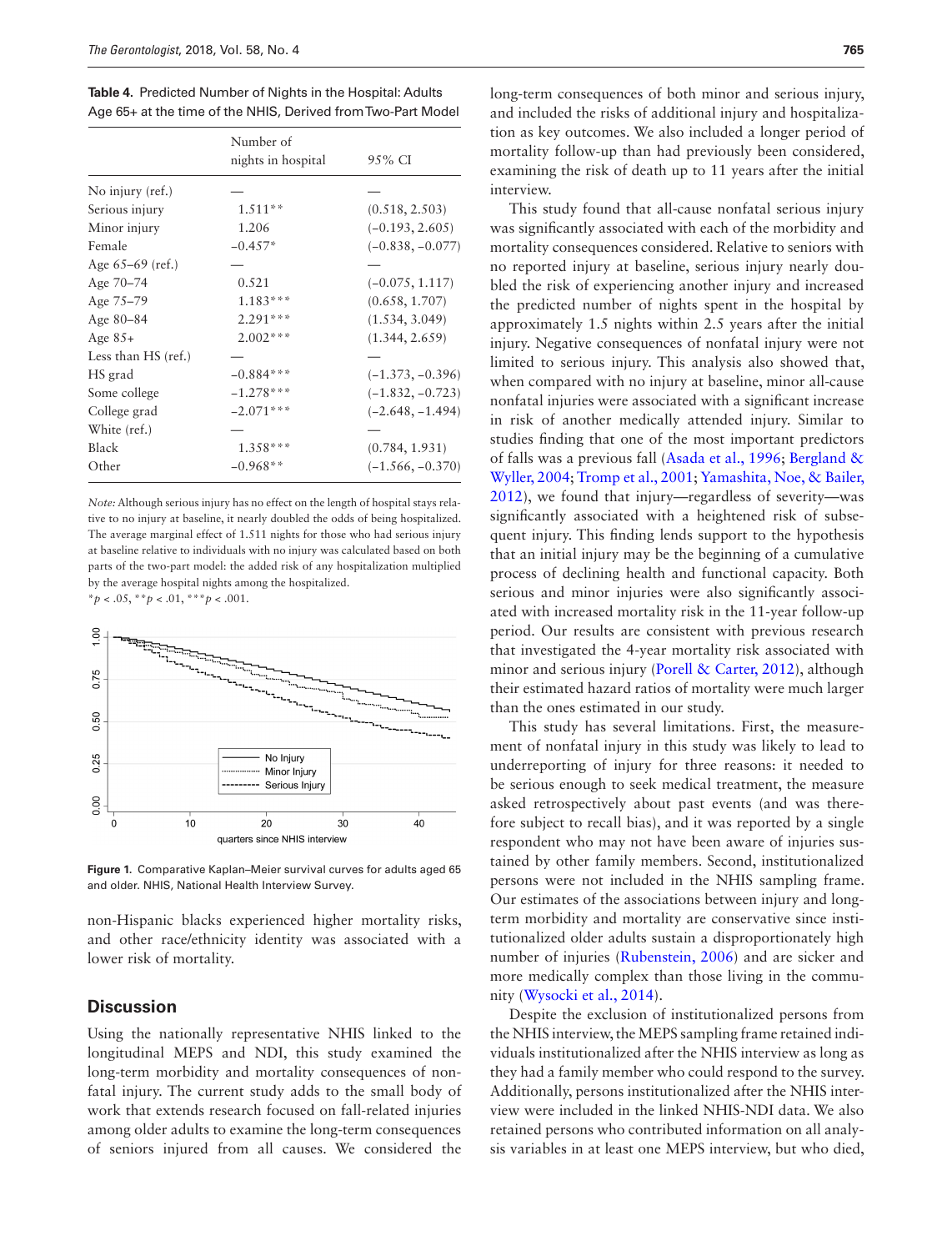were institutionalized (without a family member to report), or left the United States during the MEPS panel. Third, unobserved characteristics, such as decreased physical functioning prior to injury, may bias our results by erroneously attributing the negative consequences of prior health declines to injury. We attempted to address this possibility by testing the sensitivity of our models to the addition of general health status, and found similar results. However, we acknowledge our study's results would not be as accurate as estimates from a prospective case-crossover design, such as the one employed by [Finkelstein and colleagues](#page-8-8)  [\(2005\)](#page-8-8), that would control for pre-injury health status. The NHIS does not collect information on pre-injury health status for persons who sustained an injury, so we are restricted to the less-accurate study design of controlling for characteristics observed after the exposure of interest (in our case, nonfatal injury). Future research is needed to fully test the causal ordering of hypothesized mechanisms linking nonfatal injures with long-term consequences through reductions in health status and/or functional capacity with decreased resiliency to additional health insults.

Injuries have emerged as a pressing public health concern because they are now widely acknowledged to be preventable [\(Holder et al., 2001\)](#page-8-26). Because even minor injuries are strongly associated with increased risks of later injury and mortality, preventing injury among older adults may be an effective way to improve quality of life and reduce declines in functional capacity. Successful injury prevention efforts include programs to encourage exercise to maintain and increase strength and balance, home modification, and supportive activities following other health events that could predispose individuals to injury such as psychotropic medication withdrawal, hip surgery, and cataract surgery [\(Stevens](#page-8-27)  [& Burns, 2015](#page-8-27)). Although these interventions have been recognized as effective in preventing fall-related injuries, the leading single cause of nonfatal injury among older adults, further research is necessary to examine whether these interventions would also be successful when applied to other top causes of nonfatal injury: overexertion, being struck by an object or person, and transportation-related injuries ([Xu &](#page-8-7)  [Drew, 2016\)](#page-8-7). Interventions with the most promise to successfully prevent nonfall-related injury focus on preventing hospital readmissions by addressing the need for assistance with ADLs among recently discharged older adults (DePalma [et al., 2013](#page-7-10)) and the coordination of prevention support and efforts across multiple clinical and community-based stakeholders involved with care and service provision to older adults [\(Casey et al., 2016\)](#page-7-11). If we fail to reduce injury incidence, we will likely see the injury-related costs among older adults increase because of the large projected increases in the size of the elderly population [\(Jacobsen, Kent, Lee,](#page-8-28)  [& Mather, 2011\)](#page-8-28). Focusing our efforts on reducing nonfatal injury among older adults and its associated increase in healthcare spending will pay large dividends as the share of the population aged 65 and older grows.

# **Funding**

This research was supported by Grant Number R01HD046697 from the Eunice Kennedy Shriver National Institute of Child Health and Human Development (NICHD), a component of the National Institutes of Health (NIH). The study was conducted at the University of Minnesota's Minnesota Population Center (funded by NICHD Grant Number R24HD041023).

## **Acknowledgments**

This article has greatly benefited from the comments of Carolyn Liebler and Susan Mason, and from comments received during presentations in the MPC seminar series and at the 2016 PAA meeting in Washington, DC. We also thank Marta Murray-Close for the title.

#### **References**

- <span id="page-7-4"></span>Asada, T., Kariya, T., Kinoshita, T., Asaka, A., Morikawa, S., Yoshioka, M., & Kakuma, T. (1996). Predictors of fallrelated injuries among community-dwelling elderly people with dementia. *Age and Ageing*, **25**, 22–28. doi:10.1093/ ageing/25.1.22
- <span id="page-7-8"></span>Belotti, F., Deb, P., Manning, W. G., & Norton, E. C. (2015). Twopm: two-part models. *The Stata Journal*, **15**, 3–20.
- <span id="page-7-5"></span>Bergland, A., & Wyller, T. B. (2004). Risk factors for serious fall related injury in elderly women living at home. *Injury Prevention*, **10**, 308–313. doi:10.1136/ip.2003.004721
- <span id="page-7-2"></span>Carter, M. W., & Porell, F. W. (2011). The effect of sentinel injury on Medicare expenditures over time. *Journal of the American Geriatrics Society*, **59**, 406–416. doi:10.1111/j.1532-5415.2010.03283.x
- <span id="page-7-11"></span>Casey, C. M., Parker, E. M., Winkler, G., Liu, X., Lambert, G. H., & Eckstrom, E. (2016). Lessons learned from implementing CDC's STEADI falls prevention algorithm in primary care. First published online April 29, 2016. doi:10.1093/geront/gnw074
- <span id="page-7-6"></span>Centers for Disease Control and Prevention. (2014a). *2013 National Health Interview Survey (NHIS) Public Use Data Release*. Hyattsville, MD: National Center for Health Statistics.
- <span id="page-7-1"></span>Centers for Disease Control and Prevention. (2014b). *Web-based Injury Statistics Query and Reporting System Nonfatal Injury Data*. Hyattsville, MD: National Center on Injury Prevention.
- <span id="page-7-7"></span>Centers for Disease Control and Prevention. (2016a). *Public-Use Linked Mortality File*. Hyattsville, MD: National Center for Health Statistics.
- <span id="page-7-3"></span>Centers for Disease Control and Prevention. (2016b). *Web-Based Injury Statistics Query and Reporting System Nonfatal Injury Data*. Hyattsville, MD: National Center on Injury Prevention.
- <span id="page-7-9"></span>Cleves, M., Gutierrez, R.G., Gould, W., & Marchenko, Y.V. (2010). *An Introduction to Survival Analysis Using Stata,* 3rd ed. College Station, TX: Stata Press.
- <span id="page-7-0"></span>Dellinger, A. M., & Stevens, J. A. (2006). The injury problem among older adults: mortality, morbidity and costs. *Journal of Safety Research*, **37**, 519–522. doi:10.1016/j.jsr.2006.10.001
- <span id="page-7-10"></span>Depalma, G., Xu, H., Covinsky, K. E., Craig, B. A., Stallard, E., Thomas, J. 3rd, & Sands, L. P. (2013). Hospital readmission among older adults who return home with unmet need for ADL disability. *The Gerontologist*, **53**, 454–461. doi:10.1093/geront/gns103